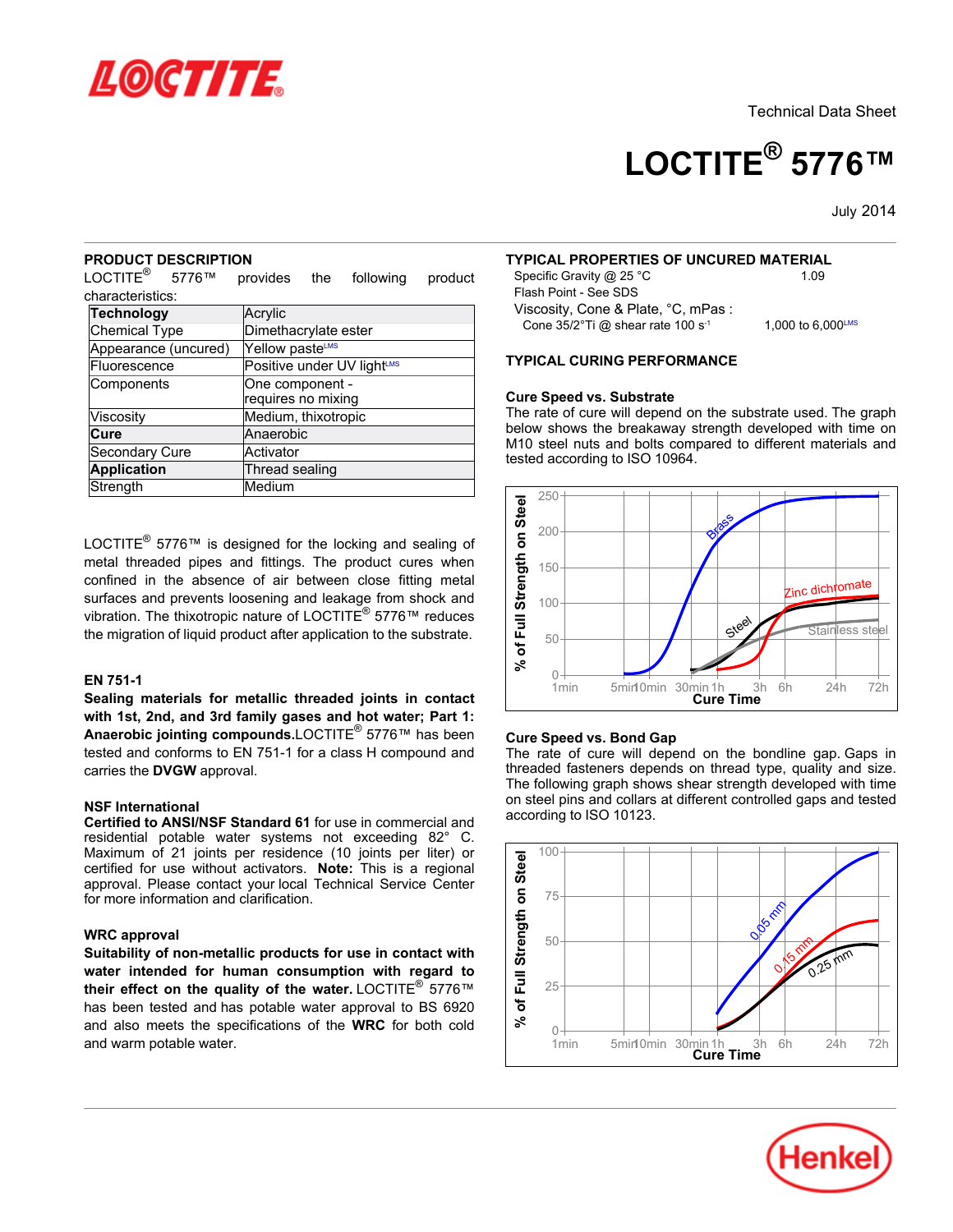#### **Cure Speed vs. Temperature**

The rate of cure will depend on the temperature. The graph below shows the breakaway strength developed with time at different temperatures on M10 steel nuts and bolts and tested according to ISO 10964.



#### **Cure Speed vs. Activator**

Where cure speed is unacceptably long, or large gaps are present, applying activator to the surface will improve cure speed. The graph below shows the breakaway strength developed with time on M10 zinc dichromate steel nuts and bolts using Activator 7471™ and 7649™ and tested according to ISO 10964.



#### **TYPICAL PERFORMANCE OF CURED MATERIAL Adhesive Properties**

After 24 hours @ 25 °C

| Breakaway Torque, ISO 10964, Unseated: |  |  |                  |          |
|----------------------------------------|--|--|------------------|----------|
| M10 black oxide bolts and mild         |  |  | $N \cdot m$      | $>4$ LMS |
| steel nuts                             |  |  | (lb.in.) (≥35.4) |          |

After 24 hours @ 22 °C Breakaway Torque, ISO 10964, Unseated:

| M10 steel nuts and bolts<br>M10 brass nuts and bolts                                                                                     |       | $N \cdot m$<br>(lb.in.)<br>$N \cdot m$                                        | 8<br>(70)<br>20                     |
|------------------------------------------------------------------------------------------------------------------------------------------|-------|-------------------------------------------------------------------------------|-------------------------------------|
| M10 stainless<br>nuts and bolts<br>M <sub>10</sub> zinc dichromate<br>nuts and bolts                                                     | steel | (lb.in.)<br>$N \cdot m$<br>(lb.in.)<br>$N \cdot m$<br>(lb.in.)                | (180)<br>5<br>(45)<br>9<br>(80)     |
| Prevail Torque @ 180°, ISO 10964, Unseated:<br>M10 steel nuts and bolts                                                                  |       | $N \cdot m$<br>(lb.in.)                                                       | 2<br>(20)                           |
| M10 brass nuts and bolts<br>M <sub>10</sub> stainless<br>nuts and bolts<br>M <sub>10</sub> zinc dichromate<br>nuts and bolts             | steel | $N \cdot m$<br>(lb.in.)<br>$N \cdot m$<br>(lb.in.)<br>$N \cdot m$<br>(lb.in.) | 2<br>(20)<br>2<br>(20)<br>2<br>(20) |
| Breakloose Torque, ISO 10964, Pre-torqued to 5 N·m:<br>M10 steel nuts and bolts                                                          |       | $N \cdot m$<br>(lb.in.)                                                       | 14<br>(120)                         |
| Prevail Torque @ 180°, ISO 10964, Pre-torqued to 5 N·m:<br>M10 steel nuts and bolts                                                      |       | $N \cdot m$<br>(lb.in.)                                                       | 2<br>(20)                           |
| Compressive Shear Strength, ISO 10123:<br>Steel pins and collars                                                                         |       | N/mm <sup>2</sup><br>(psi)                                                    | 4<br>(580)                          |
| After 7 days @ 22 °C<br>Breakloose Torque, ISO 10964, Pre-torqued to 5 N·m:<br>M <sub>10</sub> zinc<br>phosphate steel<br>nuts and bolts |       | $N \cdot m$<br>(lb.in.)                                                       | 20<br>(180)                         |
| Prevail Torque @ 180°, ISO 10964, Unseated:<br>M <sub>10</sub> zinc<br>phosphate nuts and bolts                                          |       | $N \cdot m$<br>(lb.in.)                                                       | 3<br>(25)                           |

# **TYPICAL ENVIRONMENTAL RESISTANCE**

Cured for 1 week @ 22 °C Breakloose Torque, ISO 10964, Pre-torqued to 5 N·m: M10 zinc phosphate steel nuts and bolts



# **Hot Strength**

Henkel Europe +49.89.320800.1800

**For the most direct access to local sales and technical support visit: www.henkel.com/industrial**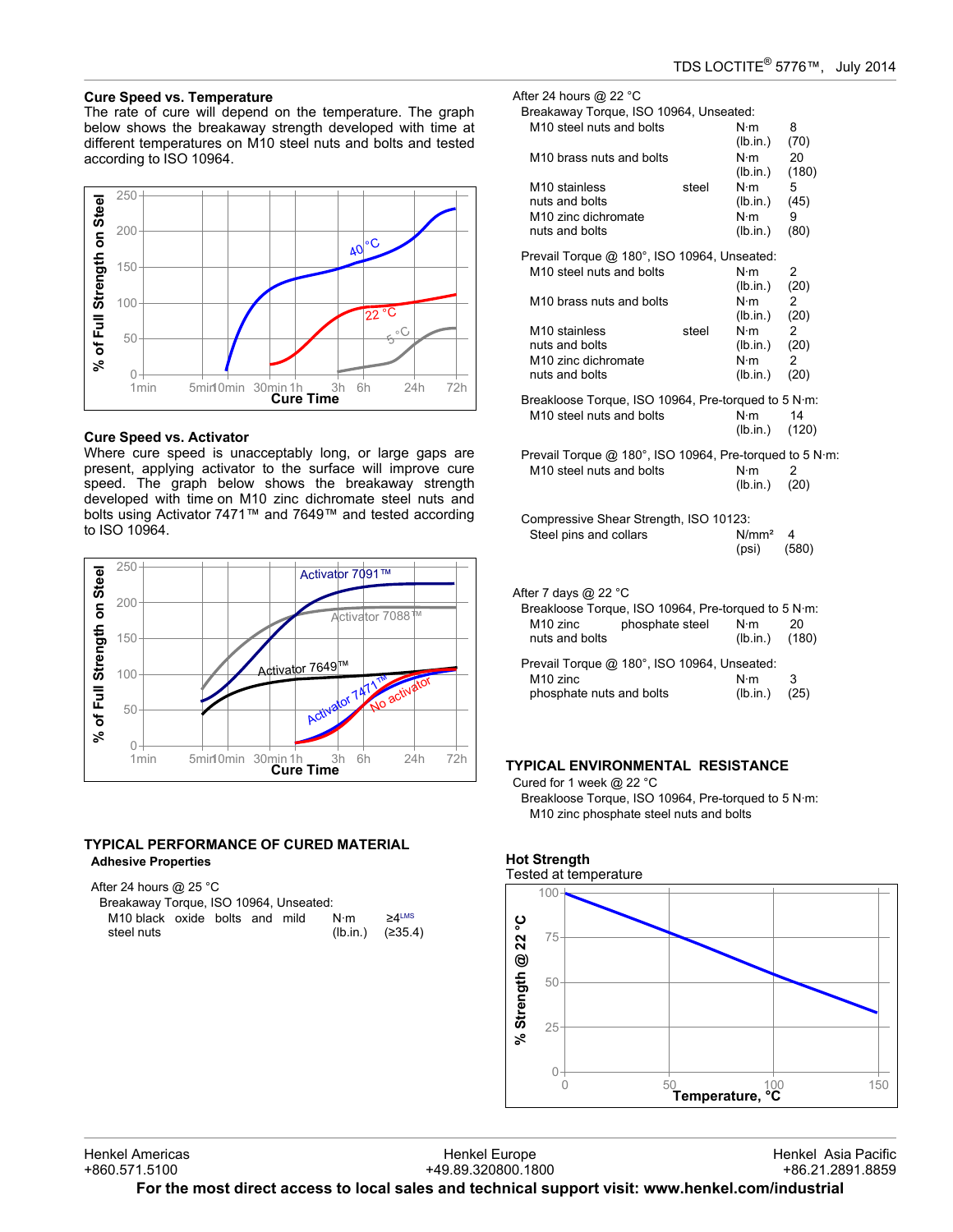# **Heat Aging**

Aged at temperature indicated and tested @ 22 °C



#### **Chemical/Solvent Resistance**

Aged under conditions indicated and tested @ 22 °C.

|                        |     | % of initial strength |      |       |       |  |
|------------------------|-----|-----------------------|------|-------|-------|--|
| <b>Environment</b>     | °C  | 100 h                 | 500h | 1000h | 5000h |  |
| Motor oil              | 120 | 140                   | 145  | 145   | 125   |  |
| <b>Unleaded Petrol</b> | 22  | 95                    | 100  | 80    | 65    |  |
| Brake Fluid (DOT 4)    | 22  | 95                    | 110  | 115   | 95    |  |
| Water/glycol 50/50     | 87  | 125                   | 115  | 105   | 80    |  |
| Acetone                | 22  | 80                    | 70   | 65    | 55    |  |
| Ethanol                | 22  | 95                    | 95   | 100   | 70    |  |
| Water                  | 22  | 120                   | 115  | 120   | 125   |  |
| Water                  | 60  | 120                   | 105  | 115   | 100   |  |

# **GENERAL INFORMATION**

**This product is not recommended for use in pure oxygen and/or oxygen rich systems and should not be selected as a sealant for chlorine or other strong oxidizing materials.**

#### **For safe handling information on this product, consult the Safety Data Sheet (SDS).**

Where aqueous washing systems are used to clean the surfaces before bonding, it is important to check for compatibility of the washing solution with the adhesive. In some cases these aqueous washes can affect the cure and performance of the adhesive.

This product is not normally recommended for use on plastics (particularly thermoplastic materials where stress cracking of the plastic could result). Users are recommended to confirm compatibility of the product with such substrates.

# **Directions for use:**

# **For Assembly**

- 1. For best results, clean all surfaces (external and internal) with a LOCTITE $^{\circledR}$  cleaning solvent and allow to dry.
- 2. If the material is an inactive metal or the cure speed is too slow, use appropriate activator. Please see the Cure Speed vs. Activator graph for reference. Allow the activator to dry when needed..
- 3. Apply a 360° bead of product to the leading threads of the male fitting, leaving the first thread free. Force the material into the threads to thoroughly fill the voids. For bigger threads and voids, adjust product amount accordingly and apply a 360° bead of product on the female threads also.
- 4. Using compliant practices, assemble and wrench tighten fittings in accordance with manufacturers recommendations.
- 5. Properly tightened fittings will seal instantly to moderate pressures. For maximum pressure resistance and solvent resistance allow the product to cure a minimum of 24 hours.

# **For Disassembly**

- 1. Remove with standard hand tools.
- 2. Where hand tools do not work because of excessive engagement length or large diameters (over 1"), apply localized heat to approximately 250 °C. Disassemble while hot.

# **For Cleanup**

1. Cured product can be removed with a combination of soaking in a Loctite solvent and mechanical abrasion such as a wire brush.

# **Loctite Material SpecificationLMS**

LMS dated April 21, 2011. Test reports for each batch are available for the indicated properties. LMS test reports include selected QC test parameters considered appropriate to specifications for customer use. Additionally, comprehensive controls are in place to assure product quality and consistency. Special customer specification requirements may be coordinated through Henkel Quality.

# **Storage**

Store product in the unopened container in a dry location. Storage information may be indicated on the product container labeling.

**Optimal Storage: 8 °C to 21 °C. Storage below 8 °C or greater than 28 °C can adversely affect product properties**. Material removed from containers may be contaminated during use. Do not return product to the original container. Henkel Corporation cannot assume responsibility for product which has been contaminated or stored under conditions other than those previously indicated. If additional information is required, please contact your local Technical Service Center or Customer Service Representative.

# **Conversions**

 $(^{\circ}C$  x 1.8) + 32 =  $^{\circ}F$ kV/mm x 25.4 = V/mil  $mm / 25.4 = inches$ µm / 25.4 = mil  $N \times 0.225 = lb$  $N/mm \times 5.71 = lb/in$  $N/mm<sup>2</sup>$  x 145 = psi MPa x 145 = psi  $N·m \times 8.851 = lb·in$  $N·m \times 0.738 = lb·ft$  $N·mm \times 0.142 = oz·in$  $mPa·s = cP$